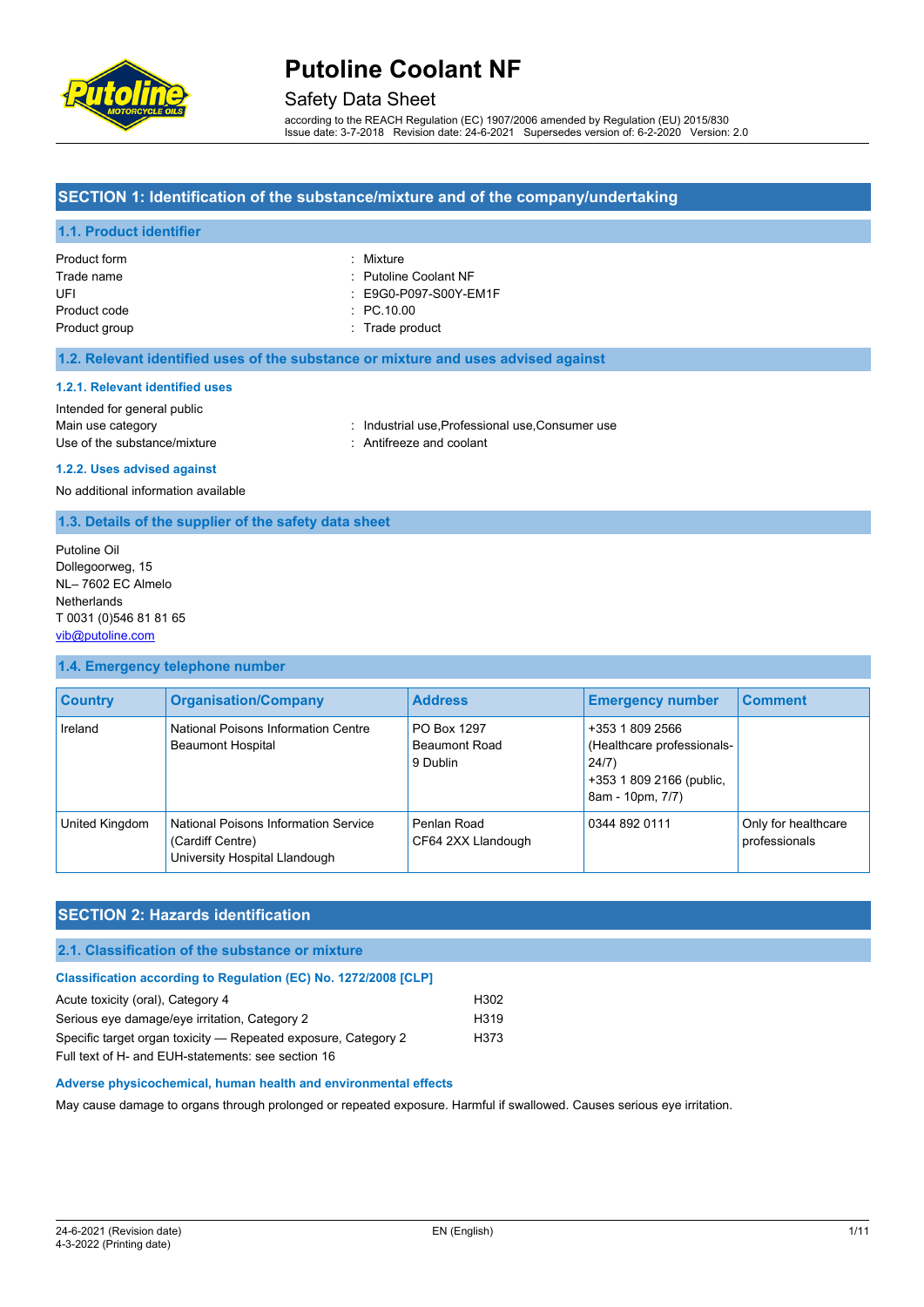# Safety Data Sheet

according to the REACH Regulation (EC) 1907/2006 amended by Regulation (EU) 2015/830

### **2.2. Label elements**

| Labelling according to Regulation (EC) No. 1272/2008 [CLP] |                                                                                                                                                                       |
|------------------------------------------------------------|-----------------------------------------------------------------------------------------------------------------------------------------------------------------------|
| Hazard pictograms (CLP)                                    | GHS07<br>GHS08                                                                                                                                                        |
| Signal word (CLP)                                          | Warning                                                                                                                                                               |
| Contains                                                   | 1.2-ethanediol                                                                                                                                                        |
| Hazard statements (CLP)                                    | H302 - Harmful if swallowed.                                                                                                                                          |
|                                                            | H319 - Causes serious eye irritation.                                                                                                                                 |
|                                                            | H373 - May cause damage to organs (kidneys) through prolonged or repeated exposure (if<br>swallowed).                                                                 |
| Precautionary statements (CLP)                             | P101 - If medical advice is needed, have product container or label at hand.<br>P102 - Keep out of reach of children.                                                 |
|                                                            | P260 - Do not breathe vapours, mist.                                                                                                                                  |
|                                                            | P270 - Do not eat, drink or smoke when using this product.                                                                                                            |
|                                                            | P280 - Wear protective gloves/protective clothing/eye protection/face protection/hearing<br>protection.                                                               |
|                                                            | P305+P351+P338 - IF IN EYES: Rinse cautiously with water for several minutes. Remove<br>contact lenses, if present and easy to do. Continue rinsing.                  |
|                                                            | P314 - Get medical advice/attention if you feel unwell.                                                                                                               |
|                                                            | P501 - Dispose of contents/container to hazardous or special waste collection point, in<br>accordance with local, regional, national and/or international regulation. |
|                                                            |                                                                                                                                                                       |

### **2.3. Other hazards**

#### No additional information available

### **SECTION 3: Composition/information on ingredients**

### **3.1. Substances**

#### Not applicable

**3.2. Mixtures**

| <b>Name</b>                                                                                                                               | <b>Product identifier</b>                                                                              | $\%$        | <b>Classification according to</b><br><b>Regulation (EC) No. 1272/2008</b><br><b>[CLP]</b> |
|-------------------------------------------------------------------------------------------------------------------------------------------|--------------------------------------------------------------------------------------------------------|-------------|--------------------------------------------------------------------------------------------|
| 1.2-ethanediol<br>substance with national workplace exposure limit(s)<br>(GB, IE); substance with a Community workplace<br>exposure limit | CAS-No.: 107-21-1<br>EC-No.: 203-473-3<br>EC Index-No.: 603-027-00-1<br>REACH-no: 01-2119456816-<br>28 | $25 - 50$   | Acute Tox. 4 (Oral), H302<br>STOT RE 2, H373                                               |
| Potassium 2-ethyl hexanoate                                                                                                               | CAS-No.: 3164-85-0<br>EC-No.: 221-625-7<br>REACH-no: 01-2119980714-<br>29: 01-2119989496-14            | $0.3 - 2.5$ | Skin Irrit. 2, H315<br>Eye Dam. 1, H318<br>Repr. 2, H361d                                  |

Full text of H- and EUH-statements: see section 16

| <b>SECTION 4: First aid measures</b>                              |                                                                                                                            |
|-------------------------------------------------------------------|----------------------------------------------------------------------------------------------------------------------------|
| 4.1. Description of first aid measures                            |                                                                                                                            |
| First-aid measures general<br>First-aid measures after inhalation | : Call a poison center or a doctor if you feel unwell.<br>: Remove person to fresh air and keep comfortable for breathing. |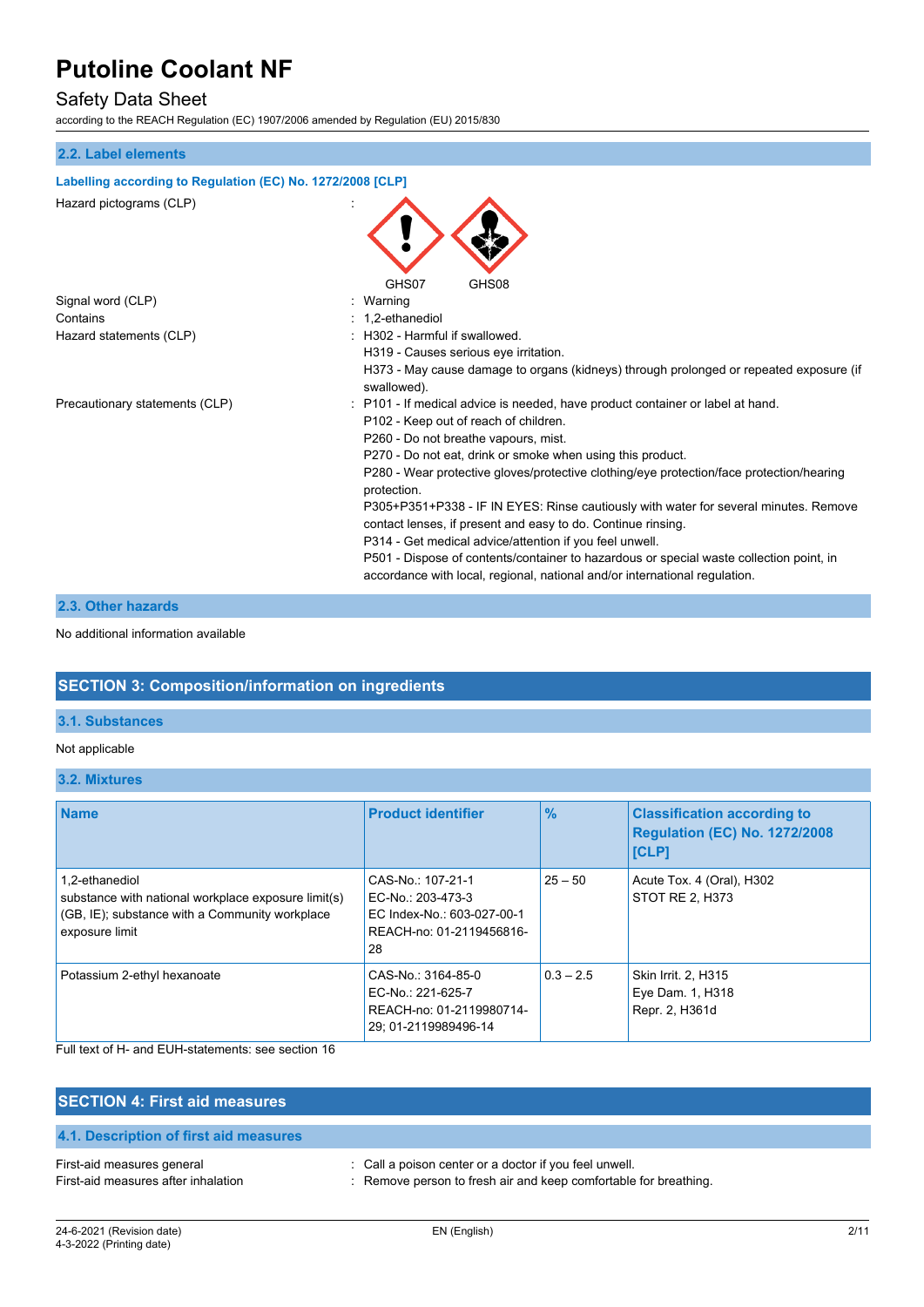# Safety Data Sheet

according to the REACH Regulation (EC) 1907/2006 amended by Regulation (EU) 2015/830

| First-aid measures after skin contact                            | : Remove contaminated clothes. Wash skin with plenty of water. If skin irritation occurs: Get<br>medical advice/attention.                                                          |  |
|------------------------------------------------------------------|-------------------------------------------------------------------------------------------------------------------------------------------------------------------------------------|--|
| First-aid measures after eye contact                             | : Rinse cautiously with water for several minutes. Remove contact lenses, if present and easy<br>to do. Continue rinsing. If eye irritation persists: Get medical advice/attention. |  |
| First-aid measures after ingestion                               | : Rinse mouth. Do NOT induce vomiting. Get medical advice/attention.                                                                                                                |  |
| 4.2. Most important symptoms and effects, both acute and delayed |                                                                                                                                                                                     |  |
| Symptoms/effects after inhalation                                | : Inhalation may affect the nervous system causing headache, possibly dizziness, nausea,<br>weakness, loss of coordination and unconsciousness.                                     |  |
| Symptoms/effects after eye contact                               | $: Eye$ irritation.                                                                                                                                                                 |  |
| Symptoms/effects after ingestion                                 | : Ingestion may cause nausea, vomiting and diarrhea.                                                                                                                                |  |

**4.3. Indication of any immediate medical attention and special treatment needed**

Treat symptomatically.

| <b>SECTION 5: Firefighting measures</b>                         |                                                                                                                                                            |  |  |
|-----------------------------------------------------------------|------------------------------------------------------------------------------------------------------------------------------------------------------------|--|--|
| 5.1. Extinguishing media                                        |                                                                                                                                                            |  |  |
| Suitable extinguishing media<br>Unsuitable extinguishing media  | Water spray. Dry powder. Foam. Carbon dioxide.<br>: Do not use a heavy water stream.                                                                       |  |  |
| 5.2. Special hazards arising from the substance or mixture      |                                                                                                                                                            |  |  |
| Fire hazard<br>Hazardous decomposition products in case of fire | : Combustible liquid.<br>: Toxic fumes may be released. Incomplete combustion releases dangerous carbon<br>monoxide, carbon dioxide and other toxic gases. |  |  |
| 5.3. Advice for firefighters                                    |                                                                                                                                                            |  |  |
| Protection during firefighting                                  | : Do not attempt to take action without suitable protective equipment. Self-contained<br>breathing apparatus. Complete protective clothing.                |  |  |

| <b>SECTION 6: Accidental release measures</b>                            |                                                                                                                                                              |  |  |
|--------------------------------------------------------------------------|--------------------------------------------------------------------------------------------------------------------------------------------------------------|--|--|
| 6.1. Personal precautions, protective equipment and emergency procedures |                                                                                                                                                              |  |  |
| 6.1.1. For non-emergency personnel                                       |                                                                                                                                                              |  |  |
| Emergency procedures                                                     | Ventilate spillage area. Do not breathe dust/fume/gas/mist/vapours/spray. Avoid contact<br>with skin and eyes.                                               |  |  |
| 6.1.2. For emergency responders                                          |                                                                                                                                                              |  |  |
| Protective equipment                                                     | Do not attempt to take action without suitable protective equipment. For further information<br>refer to section 8: "Exposure controls/personal protection". |  |  |
| <b>6.2. Environmental precautions</b>                                    |                                                                                                                                                              |  |  |
| Avoid release to the environment.                                        |                                                                                                                                                              |  |  |
| 6.3. Methods and material for containment and cleaning up                |                                                                                                                                                              |  |  |
| Methods for cleaning up<br>Other information                             | Take up liquid spill into absorbent material.<br>Dispose of materials or solid residues at an authorized site.                                               |  |  |

**6.4. Reference to other sections** For further information refer to section 13.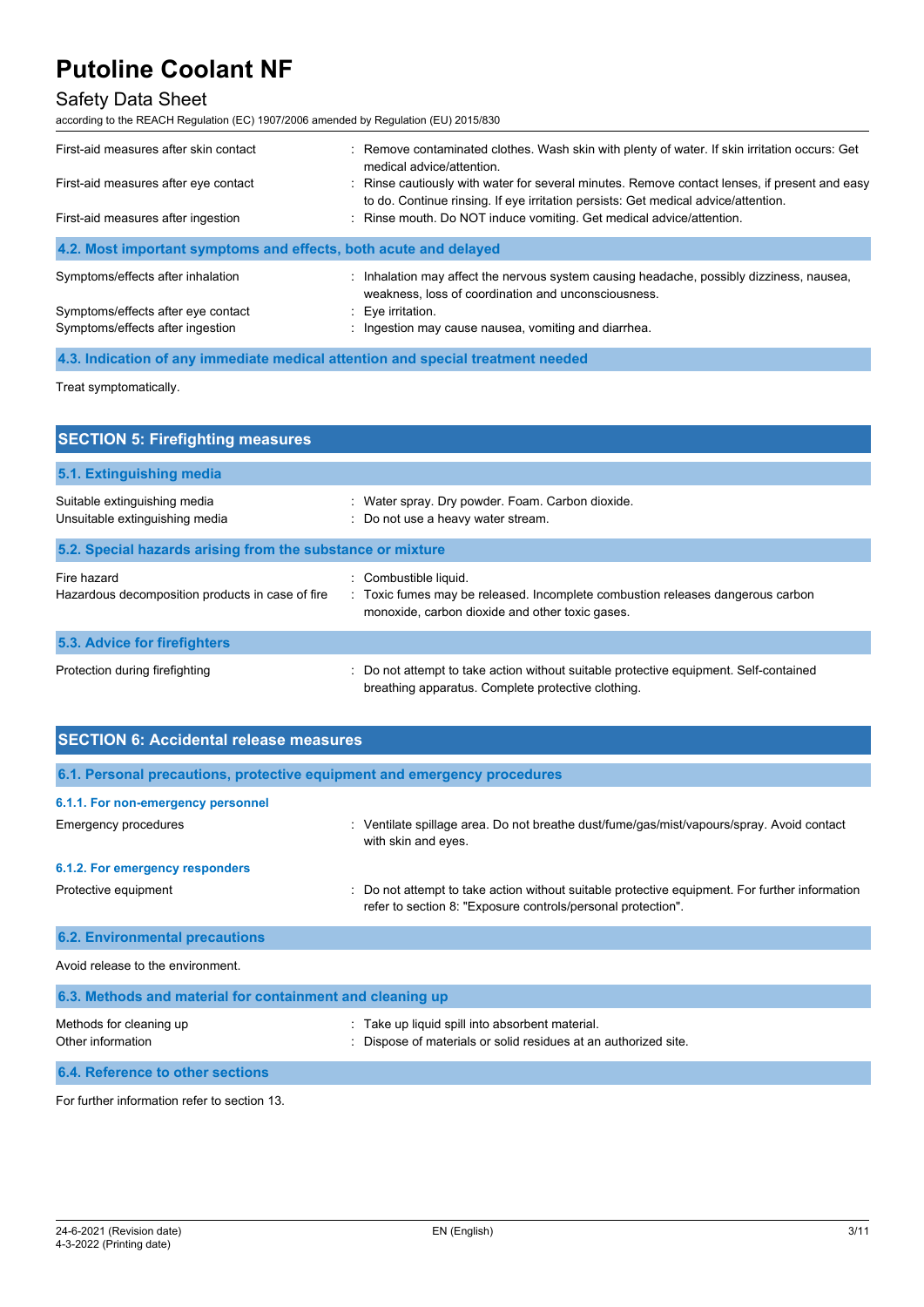# Safety Data Sheet

according to the REACH Regulation (EC) 1907/2006 amended by Regulation (EU) 2015/830

| <b>SECTION 7: Handling and storage</b>                            |                                                                                                                                                                                                                                                                                    |  |
|-------------------------------------------------------------------|------------------------------------------------------------------------------------------------------------------------------------------------------------------------------------------------------------------------------------------------------------------------------------|--|
| 7.1. Precautions for safe handling                                |                                                                                                                                                                                                                                                                                    |  |
| Precautions for safe handling<br>Hygiene measures                 | : Ensure good ventilation of the work station. Wear personal protective equipment. Do not<br>breathe dust/fume/gas/mist/vapours/spray. Avoid contact with skin and eyes.<br>: Do not eat, drink or smoke when using this product. Always wash hands after handling the<br>product. |  |
| 7.2. Conditions for safe storage, including any incompatibilities |                                                                                                                                                                                                                                                                                    |  |
| Storage conditions<br>Storage temperature                         | : Store in a well-ventilated place. Keep cool.<br>: $<$ 40 °C                                                                                                                                                                                                                      |  |
| 7.3. Specific end use(s)                                          |                                                                                                                                                                                                                                                                                    |  |

No additional information available

## **SECTION 8: Exposure controls/personal protection**

#### **8.1. Control parameters**

### **8.1.1 National occupational exposure and biological limit values**

| 1,2-ethanediol (107-21-1)                                 |                                                                                                                                                                                                |  |
|-----------------------------------------------------------|------------------------------------------------------------------------------------------------------------------------------------------------------------------------------------------------|--|
| <b>EU - Indicative Occupational Exposure Limit (IOEL)</b> |                                                                                                                                                                                                |  |
| Local name                                                | Ethylene glycol                                                                                                                                                                                |  |
| <b>IOEL TWA</b>                                           | 52 mg/ $m3$                                                                                                                                                                                    |  |
| <b>IOEL TWA [ppm]</b>                                     | 20 ppm                                                                                                                                                                                         |  |
| <b>IOEL STEL</b>                                          | 104 mg/m <sup>3</sup>                                                                                                                                                                          |  |
| IOEL STEL [ppm]                                           | 40 ppm                                                                                                                                                                                         |  |
| Remark                                                    | Skin                                                                                                                                                                                           |  |
| Regulatory reference                                      | COMMISSION DIRECTIVE 2000/39/EC                                                                                                                                                                |  |
| <b>Ireland - Occupational Exposure Limits</b>             |                                                                                                                                                                                                |  |
| Local name                                                | Ethane-1,2-diol [Ethylene glycol]                                                                                                                                                              |  |
| OEL TWA [1]                                               | 10 mg/m <sup>3</sup> particulate<br>52 mg/m <sup>3</sup> vapour                                                                                                                                |  |
| OEL TWA [2]                                               | 20 ppm vapour                                                                                                                                                                                  |  |
| <b>OEL STEL</b>                                           | 104 mg/m <sup>3</sup> vapour                                                                                                                                                                   |  |
| OEL STEL [ppm]                                            | 40 ppm vapour                                                                                                                                                                                  |  |
| Remark                                                    | Sk (Substances which have the capacity to penetrate intact skin when they come in<br>contact with it, and be absorbed into the body), IOELV (Indicative Occupational Exposure<br>Limit Values) |  |
| Regulatory reference                                      | Chemical Agents Code of Practice 2021                                                                                                                                                          |  |
| <b>United Kingdom - Occupational Exposure Limits</b>      |                                                                                                                                                                                                |  |
| Local name                                                | Ethane-1,2-diol                                                                                                                                                                                |  |
| WEL TWA (OEL TWA) [1]                                     | 10 mg/m <sup>3</sup> particulate<br>52 mg/m <sup>3</sup> vapour                                                                                                                                |  |
| WEL TWA (OEL TWA) [2]                                     | 20 ppm vapour                                                                                                                                                                                  |  |
| WEL STEL (OEL STEL)                                       | 104 mg/m <sup>3</sup> vapour                                                                                                                                                                   |  |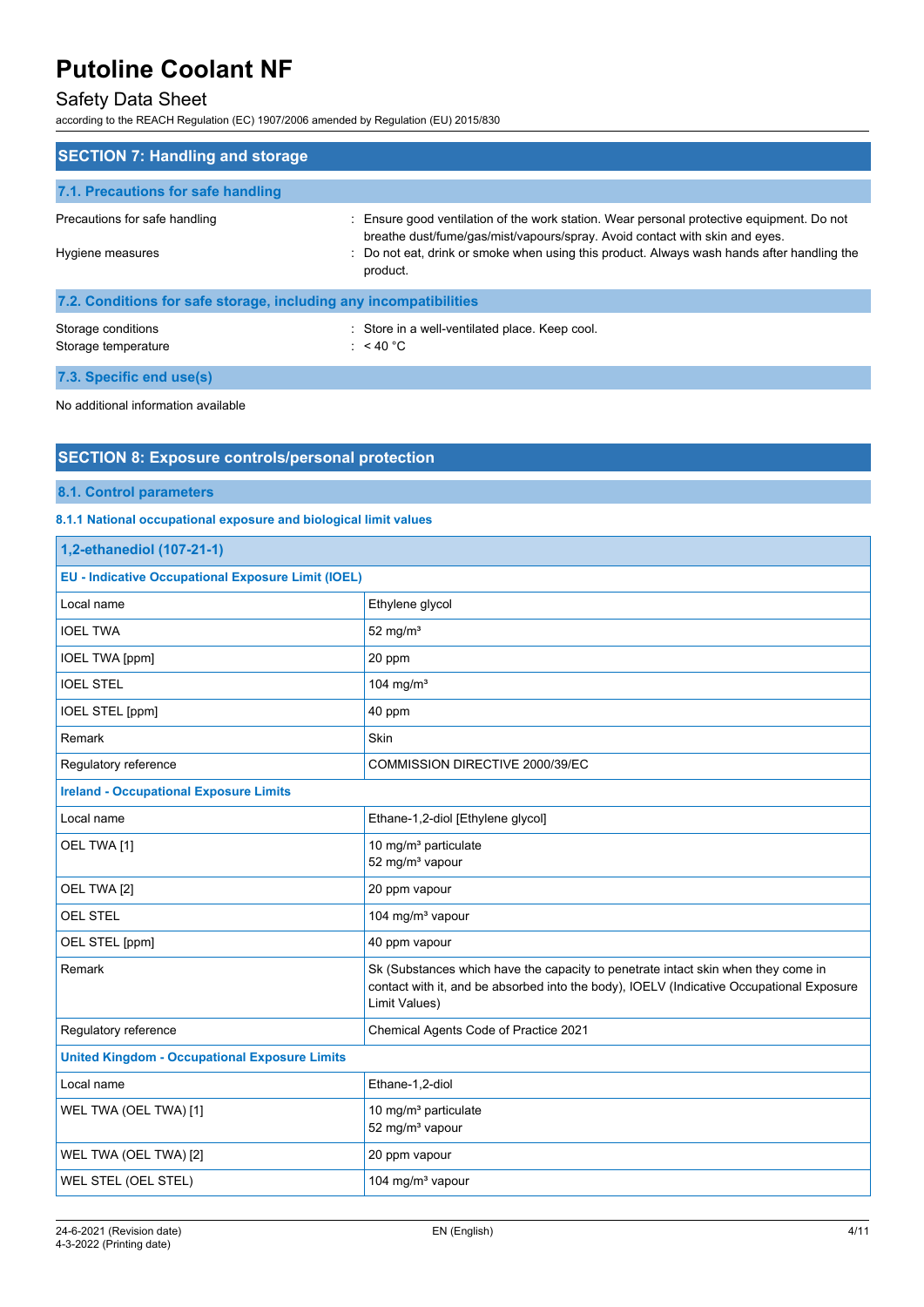## Safety Data Sheet

according to the REACH Regulation (EC) 1907/2006 amended by Regulation (EU) 2015/830

| 1,2-ethanediol (107-21-1) |                                                                                                                                                                |  |
|---------------------------|----------------------------------------------------------------------------------------------------------------------------------------------------------------|--|
| WEL STEL (OEL STEL) [ppm] | 40 ppm vapour                                                                                                                                                  |  |
| Remark                    | Sk (Can be absorbed through the skin. The assigned substances are those for which there<br>are concerns that dermal absorption will lead to systemic toxicity) |  |
| Regulatory reference      | EH40/2005 (Fourth edition, 2020). HSE                                                                                                                          |  |

#### **8.1.2. Recommended monitoring procedures**

No additional information available

#### **8.1.3. Air contaminants formed**

No additional information available

#### **8.1.4. DNEL and PNEC**

No additional information available

## **8.1.5. Control banding**

No additional information available

**8.2. Exposure controls**

#### **8.2.1. Appropriate engineering controls**

#### **Appropriate engineering controls:**

Ensure good ventilation of the work station.

#### **8.2.2. Personal protection equipment**

#### **Personal protective equipment symbol(s):**



#### **8.2.2.1. Eye and face protection**

# **Eye protection:**

Safety glasses

| <b>Eye protection</b> |                             |                        |                 |
|-----------------------|-----------------------------|------------------------|-----------------|
| Type                  | <b>Field of application</b> | <b>Characteristics</b> | <b>Standard</b> |
| Safety glasses        | Droplet                     | clear                  | EN 166          |

#### **8.2.2.2. Skin protection**

**Skin and body protection:** Wear suitable protective clothing

#### **Hand protection:**

Protective gloves

| <b>Hand protection</b> |                      |                        |                |                    |                   |
|------------------------|----------------------|------------------------|----------------|--------------------|-------------------|
| Type                   | <b>Material</b>      | <b>Permeation</b>      | Thickness (mm) | <b>Penetration</b> | <b>Standard</b>   |
| Reusable gloves        | Nitrile rubber (NBR) | $6$ ( $>$ 480 minutes) | $\geq 0.5$     |                    | <b>EN ISO 374</b> |

#### **8.2.2.3. Respiratory protection**

#### **Respiratory protection:**

In case of insufficient ventilation, wear suitable respiratory equipment

#### **8.2.2.4. Thermal hazards**

No additional information available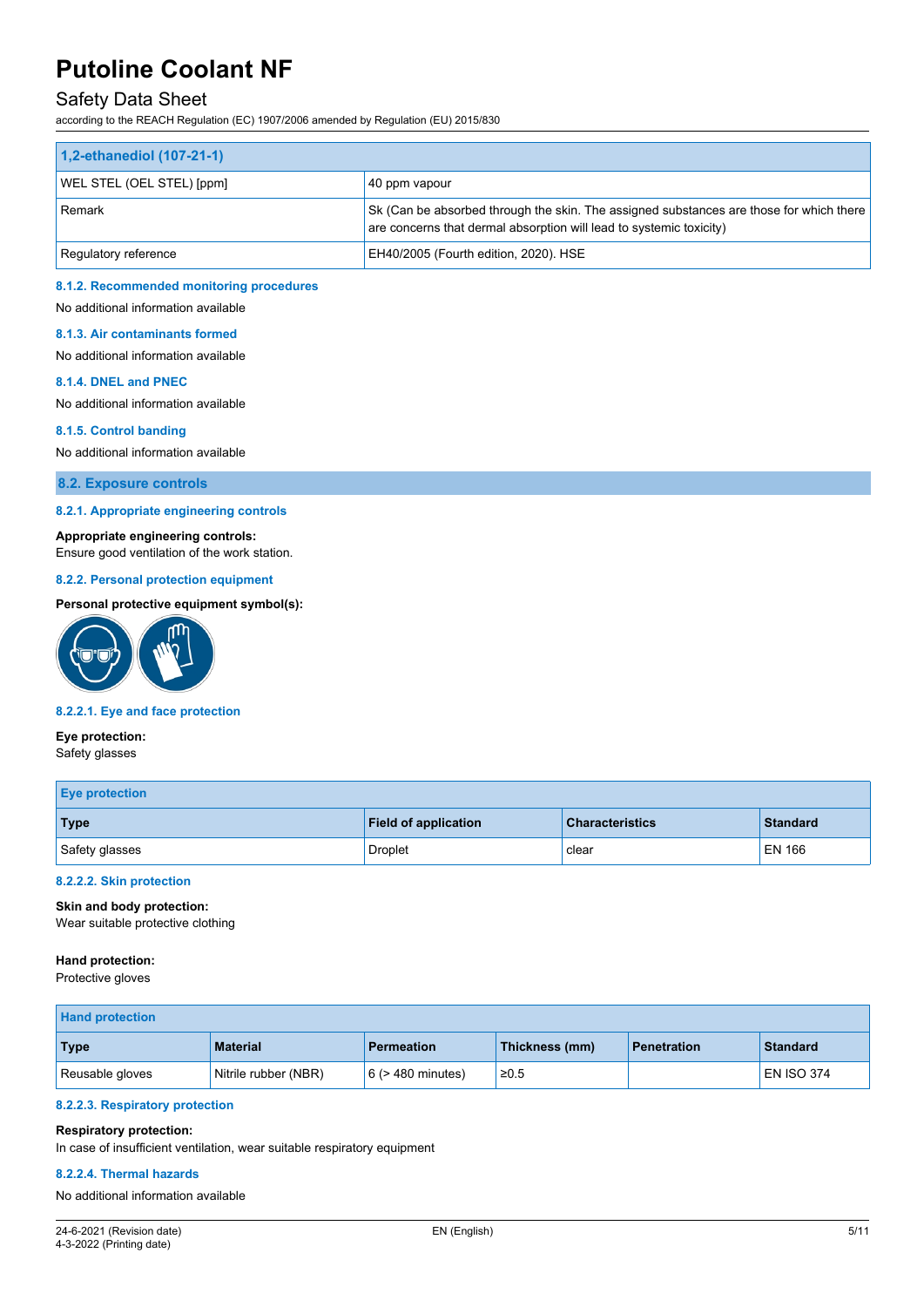## Safety Data Sheet

according to the REACH Regulation (EC) 1907/2006 amended by Regulation (EU) 2015/830

#### **8.2.3. Environmental exposure controls**

#### **Environmental exposure controls:**

Avoid release to the environment.

## **SECTION 9: Physical and chemical properties**

#### **9.1. Information on basic physical and chemical properties**

| Physical state                                  | : Liquid                                   |
|-------------------------------------------------|--------------------------------------------|
| Colour                                          | : Yellow.                                  |
| Odour                                           | : odourless.                               |
| Odour threshold                                 | No data available                          |
| рH                                              | 8.7                                        |
| Relative evaporation rate (butylacetate=1)      | No data available                          |
| Melting point                                   | Not applicable                             |
| Freezing point                                  | : No data available                        |
| Boiling point                                   | : 164 °C                                   |
| Flash point                                     | : $115 °C$ - ASTM D93 (PM)                 |
| Auto-ignition temperature                       | : No data available                        |
| Decomposition temperature                       | No data available                          |
| Flammability (solid, gas)                       | $:$ Not applicable                         |
| Vapour pressure                                 | 1823 Pa (20°C)                             |
| Relative vapour density at 20 °C                | : No data available                        |
| Relative density                                | No data available                          |
| Density                                         | 1.1 kg/m <sup>3</sup> (15 °C) - ASTM D4052 |
| Solubility                                      | Water: completely miscible                 |
| Partition coefficient n-octanol/water (Log Pow) | No data available                          |
| Viscosity, kinematic                            | No data available                          |
| Viscosity, dynamic                              | No data available                          |
| <b>Explosive properties</b>                     | : No data available                        |
| Oxidising properties                            | : No data available                        |
| Lower explosive limit (LEL)                     | $\therefore$ 3.2 vol %                     |
| Upper explosive limit (UEL)                     | $: 53$ vol %                               |

#### **9.2. Other information**

No additional information available

### **SECTION 10: Stability and reactivity**

#### **10.1. Reactivity**

The product is non-reactive under normal conditions of use, storage and transport. Hydroscopic.

#### **10.2. Chemical stability**

Stable under normal conditions.

**10.3. Possibility of hazardous reactions**

No dangerous reactions known under normal conditions of use. Reacts violently with (strong) oxidizers.

**10.4. Conditions to avoid**

None under recommended storage and handling conditions (see section 7).

**10.5. Incompatible materials**

No additional information available

**10.6. Hazardous decomposition products**

Under normal conditions of storage and use, hazardous decomposition products should not be produced.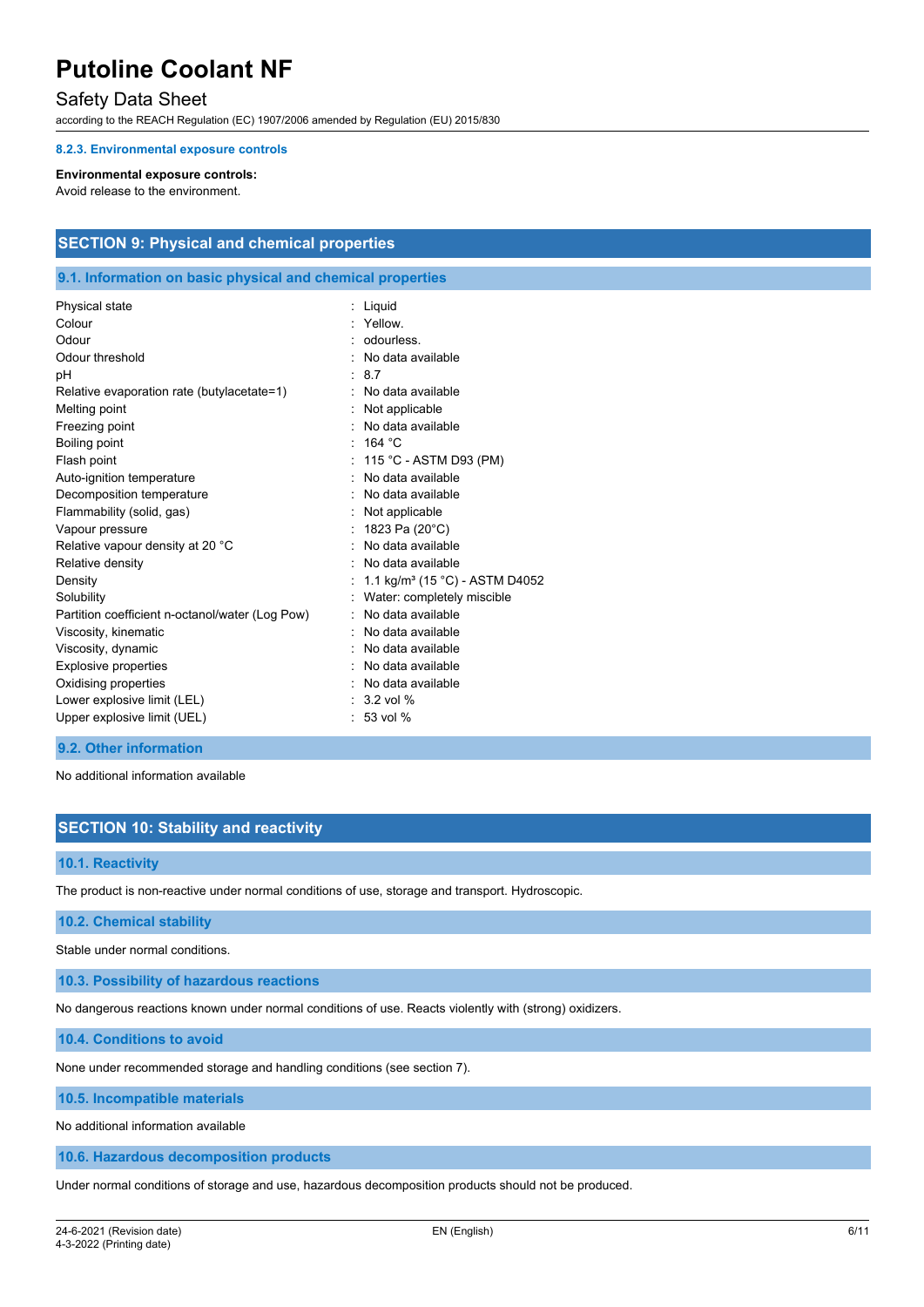# Safety Data Sheet

according to the REACH Regulation (EC) 1907/2006 amended by Regulation (EU) 2015/830

| <b>SECTION 11: Toxicological information</b>                                    |                                                                                                                                                                                                                                                                                            |
|---------------------------------------------------------------------------------|--------------------------------------------------------------------------------------------------------------------------------------------------------------------------------------------------------------------------------------------------------------------------------------------|
| 11.1 Information on toxicological effects                                       |                                                                                                                                                                                                                                                                                            |
| Acute toxicity (oral)<br>Acute toxicity (dermal)<br>Acute toxicity (inhalation) | Harmful if swallowed.<br>Not classified<br>Not classified                                                                                                                                                                                                                                  |
| <b>Putoline Coolant NF</b>                                                      |                                                                                                                                                                                                                                                                                            |
| ATE CLP (oral)                                                                  | 1000 mg/kg bodyweight                                                                                                                                                                                                                                                                      |
| 1,2-ethanediol (107-21-1)                                                       |                                                                                                                                                                                                                                                                                            |
| LD50 oral rat                                                                   | 7712 mg/kg bodyweight                                                                                                                                                                                                                                                                      |
| LD50 oral                                                                       | There is a marked difference in acute oral toxicity between rodents and man, man being<br>more susceptible than rodents. The estimated fatal dose for man is 30-100 milliliters. This<br>material has also been shown to be toxic and potentially lethal by ingestion to cats and<br>dogs. |
| LD50 dermal                                                                     | 3500 mg/kg bodyweight mouse                                                                                                                                                                                                                                                                |
| LC50 Inhalation - Rat                                                           | $> 2.5$ mg/l                                                                                                                                                                                                                                                                               |
| Skin corrosion/irritation<br>Serious eye damage/irritation                      | : Not classified<br>pH: 8.7<br>: Causes serious eye irritation.                                                                                                                                                                                                                            |
| Respiratory or skin sensitisation<br>Germ cell mutagenicity                     | pH: 8.7<br>Not classified<br>Not classified                                                                                                                                                                                                                                                |
| Carcinogenicity                                                                 | : Not classified                                                                                                                                                                                                                                                                           |
| 1,2-ethanediol (107-21-1)                                                       |                                                                                                                                                                                                                                                                                            |
| NOAEL (chronic, oral, animal/male, 2 years)                                     | 1500 mg/kg bodyweight Animal: mouse, Animal sex: male, Remarks on results:<br>other:Effect type: carcinogenicity (migrated information)                                                                                                                                                    |
| Reproductive toxicity                                                           | Not classified                                                                                                                                                                                                                                                                             |
| STOT-single exposure                                                            | Not classified                                                                                                                                                                                                                                                                             |
| STOT-repeated exposure                                                          | May cause damage to organs (kidneys) through prolonged or repeated exposure (if<br>swallowed).                                                                                                                                                                                             |
| 1,2-ethanediol (107-21-1)                                                       |                                                                                                                                                                                                                                                                                            |
| STOT-repeated exposure                                                          | May cause damage to organs (kidneys) through prolonged or repeated exposure (if<br>swallowed).                                                                                                                                                                                             |
| Aspiration hazard                                                               | Not classified                                                                                                                                                                                                                                                                             |

| <b>SECTION 12: Ecological information</b>                    |                                                                                                                            |
|--------------------------------------------------------------|----------------------------------------------------------------------------------------------------------------------------|
| 12.1. Toxicity                                               |                                                                                                                            |
| Ecology - general                                            | : The product is not considered harmful to aquatic organisms nor to cause long-term adverse<br>effects in the environment. |
| Hazardous to the aquatic environment, short-term<br>(acute)  | : Not classified                                                                                                           |
| Hazardous to the aquatic environment, long-term<br>(chronic) | : Not classified                                                                                                           |
| Potassium 2-ethyl hexanoate (3164-85-0)                      |                                                                                                                            |
| LC50 - Fish [1]                                              | > 100 mg/l Oryzias latipes (Ricefish) (OECD 203 method)                                                                    |
| EC50 - Crustacea [1]                                         | 910 mg/l                                                                                                                   |
| EC50 72h - Algae [1]                                         | 49.3 mg/l                                                                                                                  |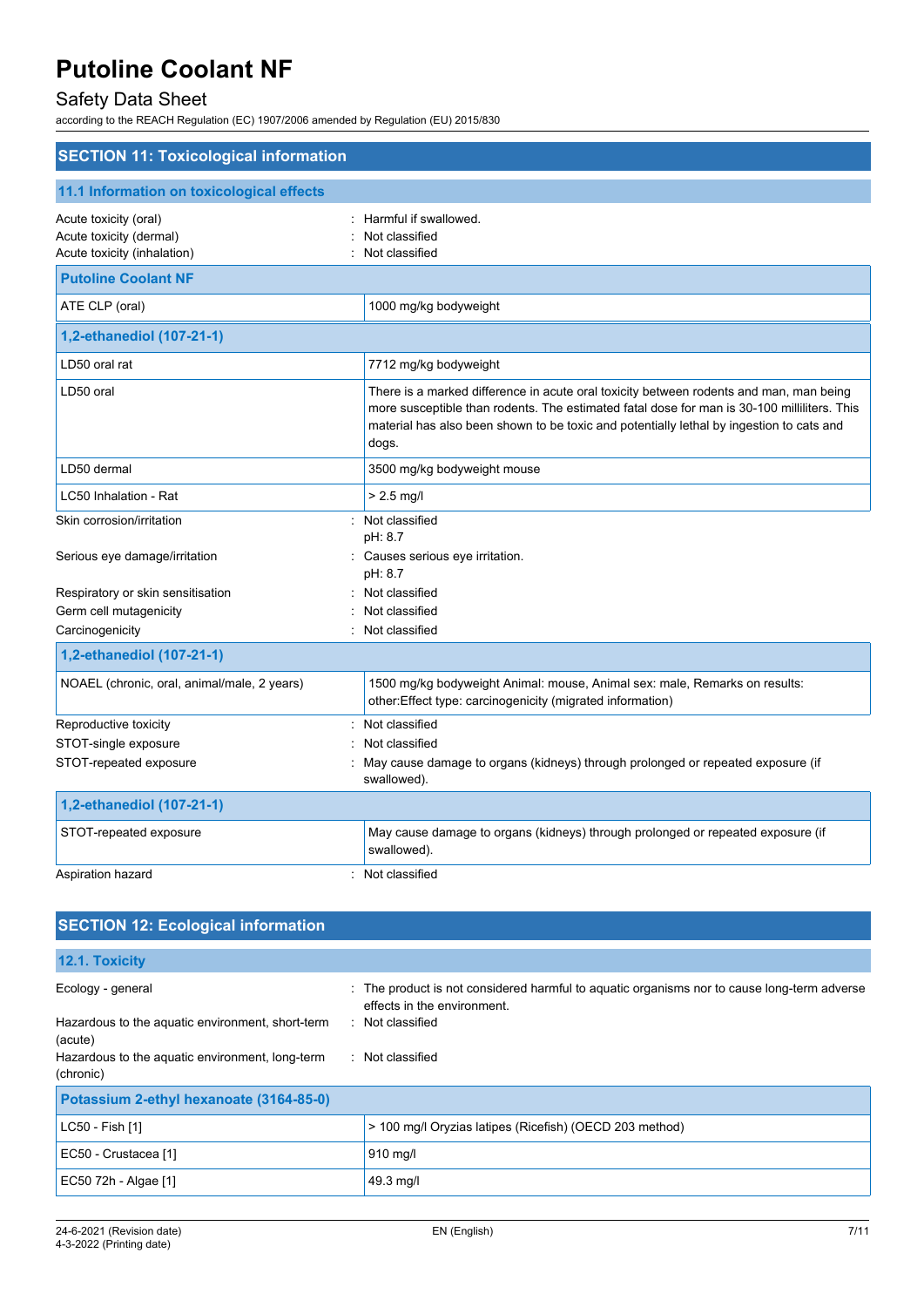# Safety Data Sheet

according to the REACH Regulation (EC) 1907/2006 amended by Regulation (EU) 2015/830

| 1,2-ethanediol (107-21-1) |                                                                                                                                                      |
|---------------------------|------------------------------------------------------------------------------------------------------------------------------------------------------|
| LC50 - Fish [1]           | 72860 mg/l Test organisms (species): Pimephales promelas                                                                                             |
| EC50 - Crustacea [1]      | > 100 mg/l Test organisms (species): Daphnia magna                                                                                                   |
| EC50 96h - Algae [1]      | 3536 mg/l Test organisms (species): other: grenn algae                                                                                               |
| EC50 96h - Algae [2]      | 6500 - 13000 mg/l Test organisms (species): Pseudokirchneriella subcapitata (previous<br>names: Raphidocelis subcapitata, Selenastrum capricornutum) |
| NOEC (chronic)            | $\geq$ 1000 mg/l Test organisms (species): Americamysis bahia (previous name: Mysidopsis<br>bahia) Duration: '23 d'                                  |

## **12.2. Persistence and degradability**

| <b>Putoline Coolant NF</b>                                         |                               |  |  |  |
|--------------------------------------------------------------------|-------------------------------|--|--|--|
| Persistence and degradability                                      | Biodegradable.                |  |  |  |
| 1,2-ethanediol (107-21-1)                                          |                               |  |  |  |
| Biodegradation                                                     | 90 % > 10d (OECD 301A method) |  |  |  |
| 12.3. Bioaccumulative potential                                    |                               |  |  |  |
| 1,2-ethanediol (107-21-1)                                          |                               |  |  |  |
| Partition coefficient n-octanol/water (Log Kow)                    | $-1.36$                       |  |  |  |
| 12.4. Mobility in soil                                             |                               |  |  |  |
| 1,2-ethanediol (107-21-1)                                          |                               |  |  |  |
| Organic Carbon Normalized Adsorption Coefficient<br>1<br>(Log Koc) |                               |  |  |  |
| 12.5. Results of PBT and vPvB assessment                           |                               |  |  |  |

No additional information available

**12.6. Other adverse effects**

No additional information available

| <b>SECTION 13: Disposal considerations</b>                   |                                                                                                                                                                             |
|--------------------------------------------------------------|-----------------------------------------------------------------------------------------------------------------------------------------------------------------------------|
| <b>13.1. Waste treatment methods</b>                         |                                                                                                                                                                             |
| Waste treatment methods<br>European List of Waste (LoW) code | : Dispose of contents/container in accordance with licensed collector's sorting instructions.<br>$\therefore$ 16 01 14* - antifreeze fluids containing dangerous substances |

|  | <b>SECTION 14: Transport information</b> |
|--|------------------------------------------|
|  |                                          |

| In accordance with ADR / IMDG / IATA / ADN / RID                                  |  |  |            |  |  |
|-----------------------------------------------------------------------------------|--|--|------------|--|--|
| <b>IMDG</b><br><b>ADR</b><br><b>IATA</b><br><b>ADN</b>                            |  |  | <b>RID</b> |  |  |
| 14.1. UN number                                                                   |  |  |            |  |  |
| Not regulated<br>Not regulated<br>Not regulated<br>Not regulated<br>Not regulated |  |  |            |  |  |
| 14.2. UN proper shipping name                                                     |  |  |            |  |  |
| Not regulated<br>Not regulated<br>Not regulated<br>Not regulated<br>Not regulated |  |  |            |  |  |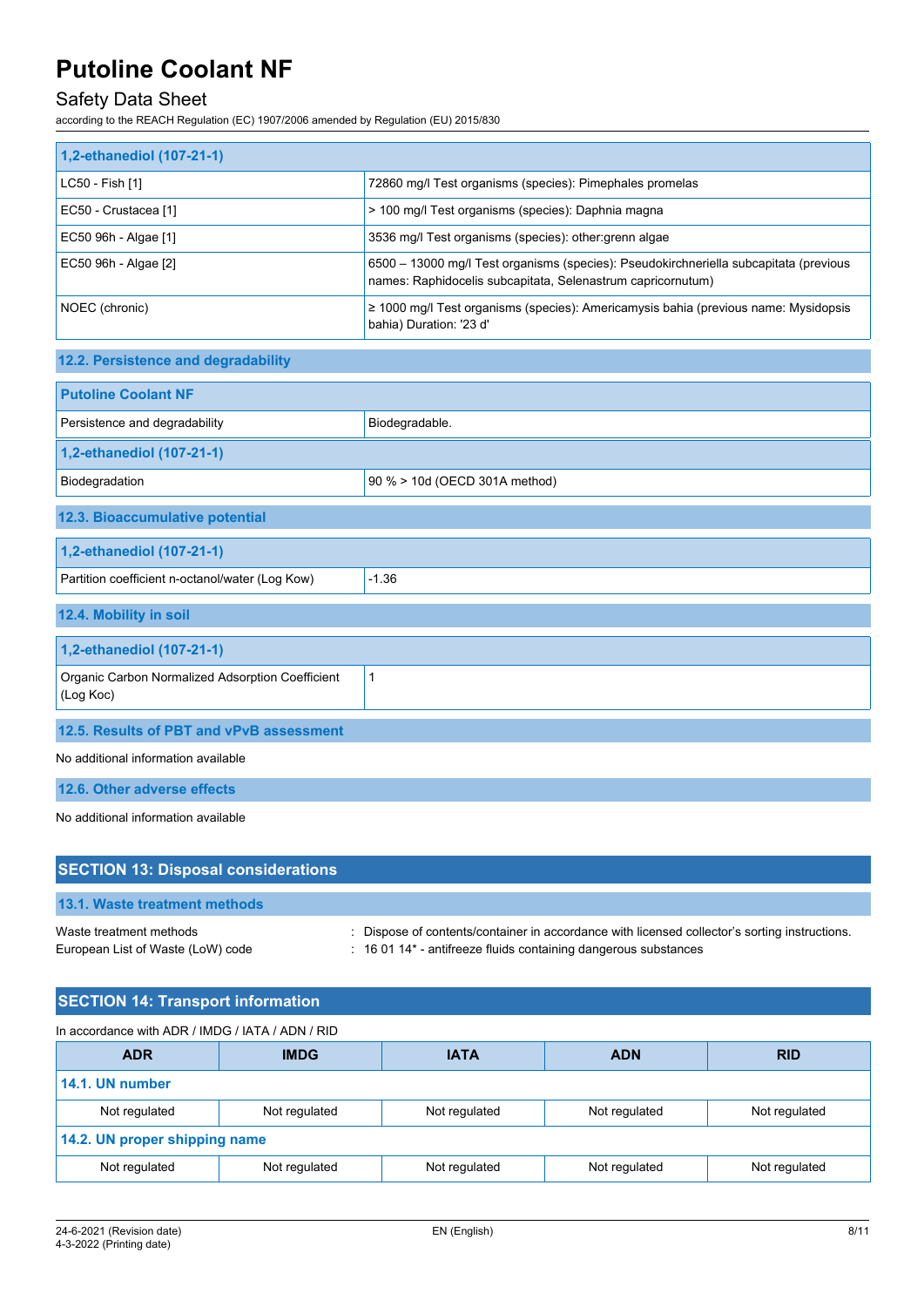## Safety Data Sheet

according to the REACH Regulation (EC) 1907/2006 amended by Regulation (EU) 2015/830

| <b>ADR</b>                             | <b>IMDG</b>   | <b>IATA</b>   | <b>ADN</b>    | <b>RID</b>    |
|----------------------------------------|---------------|---------------|---------------|---------------|
| 14.3. Transport hazard class(es)       |               |               |               |               |
| Not regulated                          | Not regulated | Not regulated | Not regulated | Not regulated |
| 14.4. Packing group                    |               |               |               |               |
| Not regulated                          | Not regulated | Not regulated | Not regulated | Not regulated |
| <b>14.5. Environmental hazards</b>     |               |               |               |               |
| Not regulated                          | Not regulated | Not regulated | Not regulated | Not regulated |
| No supplementary information available |               |               |               |               |

#### **14.6. Special precautions for user**

#### **Overland transport**

Not regulated

**Transport by sea** Not regulated

**Air transport** Not regulated

## **Inland waterway transport**

Not regulated

#### **Rail transport**

Not regulated

#### **14.7. Transport in bulk according to Annex II of Marpol and the IBC Code**

Not applicable

### **SECTION 15: Regulatory information**

**15.1. Safety, health and environmental regulations/legislation specific for the substance or mixture**

#### **15.1.1. EU-Regulations**

Contains no REACH substances with Annex XVII restrictions

Contains no substance on the REACH candidate list

Contains no REACH Annex XIV substances

Contains no substance subject to Regulation (EU) No 649/2012 of the European Parliament and of the Council of 4 July 2012 concerning the export and import of hazardous chemicals.

Contains no substance subject to Regulation (EU) No 2019/1021 of the European Parliament and of the Council of 20 June 2019 on persistent organic pollutants

Contains no substance subject to Regulation (EU) 2019/1148 of the European Parliament and of the Council of 20 June 2019 on the marketing and use of explosives precursors.

#### **15.1.2. National regulations**

No additional information available

**15.2. Chemical safety assessment**

No chemical safety assessment has been carried out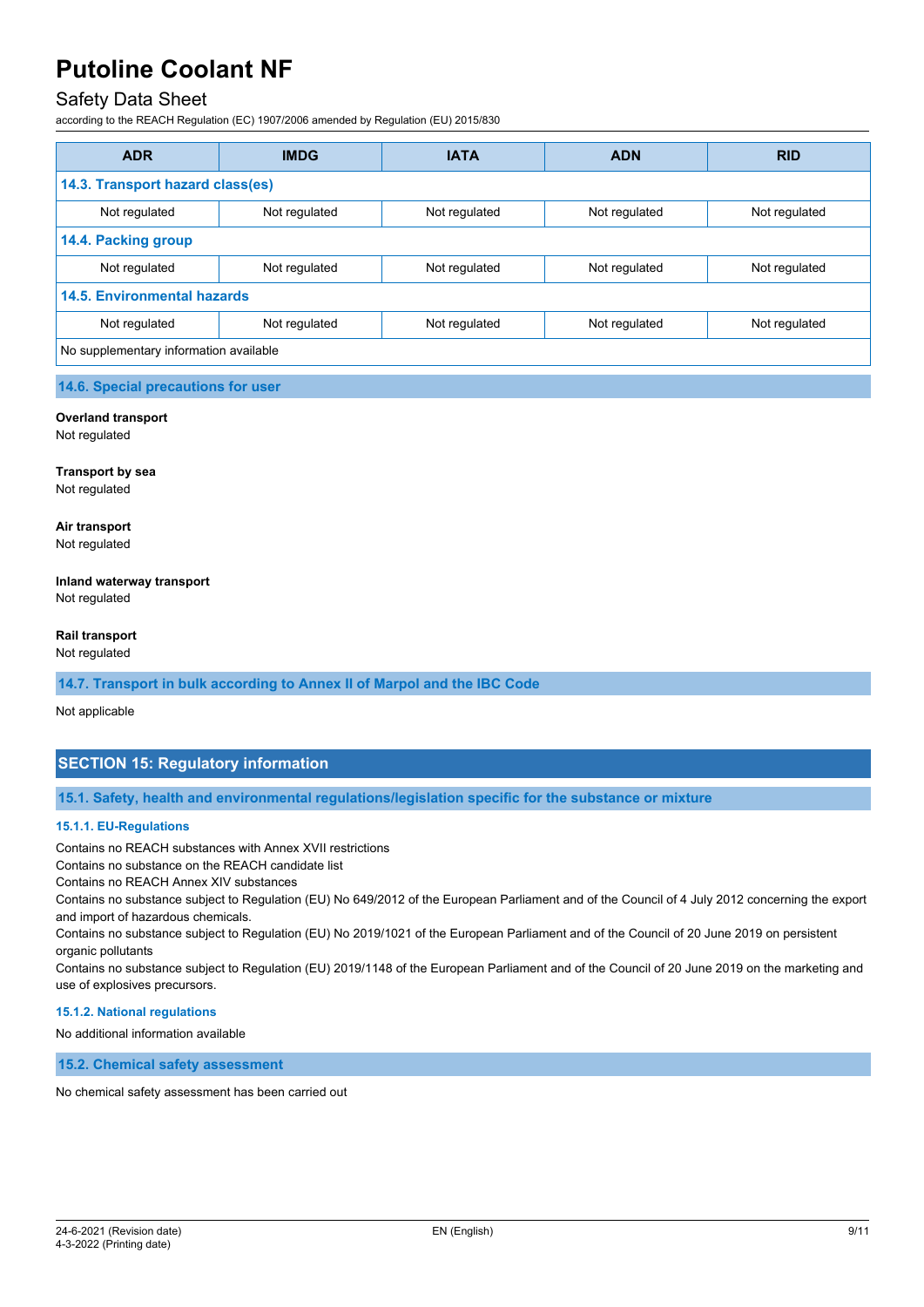# Safety Data Sheet

according to the REACH Regulation (EC) 1907/2006 amended by Regulation (EU) 2015/830

| <b>SECTION 16: Other information</b> |                                                                    |               |                 |  |  |
|--------------------------------------|--------------------------------------------------------------------|---------------|-----------------|--|--|
| <b>Indication of changes</b>         |                                                                    |               |                 |  |  |
| <b>Section</b>                       | <b>Changed item</b>                                                | <b>Change</b> | <b>Comments</b> |  |  |
|                                      | <b>Revision date</b>                                               | Modified      |                 |  |  |
|                                      | Supersedes                                                         | Modified      |                 |  |  |
| 2.1                                  | Adverse physicochemical, human health and<br>environmental effects | Modified      |                 |  |  |
| 2.1                                  | Classification according to Regulation (EC)<br>No. 1272/2008 [CLP] | Modified      |                 |  |  |
| 2.2                                  | Precautionary statements (CLP)                                     | Modified      |                 |  |  |
| 2.2                                  | Hazard statements (CLP)                                            | Modified      |                 |  |  |
| 3                                    | Composition/information on ingredients                             | Modified      |                 |  |  |
| 4.1                                  | First-aid measures after skin contact                              | Modified      |                 |  |  |
| 4.1                                  | First-aid measures after ingestion                                 | Modified      |                 |  |  |
| 4.1                                  | First-aid measures after eye contact                               | Modified      |                 |  |  |
| 4.2                                  | Symptoms/effects after eye contact                                 | Added         |                 |  |  |
| 5.2                                  | Fire hazard                                                        | Added         |                 |  |  |
| 6.1                                  | Emergency procedures                                               | Modified      |                 |  |  |
| 7.1                                  | Precautions for safe handling                                      | Modified      |                 |  |  |
| 7.2                                  | Storage temperature                                                | Added         |                 |  |  |
| 10.1                                 | Reactivity                                                         | Modified      |                 |  |  |
| 10.3                                 | Possibility of hazardous reactions                                 | Modified      |                 |  |  |
| 11.1                                 | ATE CLP (oral)                                                     | Modified      |                 |  |  |
| 16                                   | Abbreviations and acronyms                                         | Modified      |                 |  |  |

| <b>Abbreviations and acronyms:</b> |                                                                                                 |  |
|------------------------------------|-------------------------------------------------------------------------------------------------|--|
| <b>ADN</b>                         | European Agreement concerning the International Carriage of Dangerous Goods by Inland Waterways |  |
| <b>ADR</b>                         | European Agreement concerning the International Carriage of Dangerous Goods by Road             |  |
| <b>ATE</b>                         | <b>Acute Toxicity Estimate</b>                                                                  |  |
| <b>BCF</b>                         | Bioconcentration factor                                                                         |  |
| <b>CLP</b>                         | Classification Labelling Packaging Regulation; Regulation (EC) No 1272/2008                     |  |
| <b>DMEL</b>                        | Derived Minimal Effect level                                                                    |  |
| <b>DNEL</b>                        | Derived-No Effect Level                                                                         |  |
| <b>EC50</b>                        | Median effective concentration                                                                  |  |
| <b>IARC</b>                        | International Agency for Research on Cancer                                                     |  |
| <b>IATA</b>                        | International Air Transport Association                                                         |  |
| <b>IMDG</b>                        | International Maritime Dangerous Goods                                                          |  |
| LD50                               | Median lethal dose                                                                              |  |
| <b>LC50</b>                        | Median lethal concentration                                                                     |  |
| <b>LOAEL</b>                       | Lowest Observed Adverse Effect Level                                                            |  |